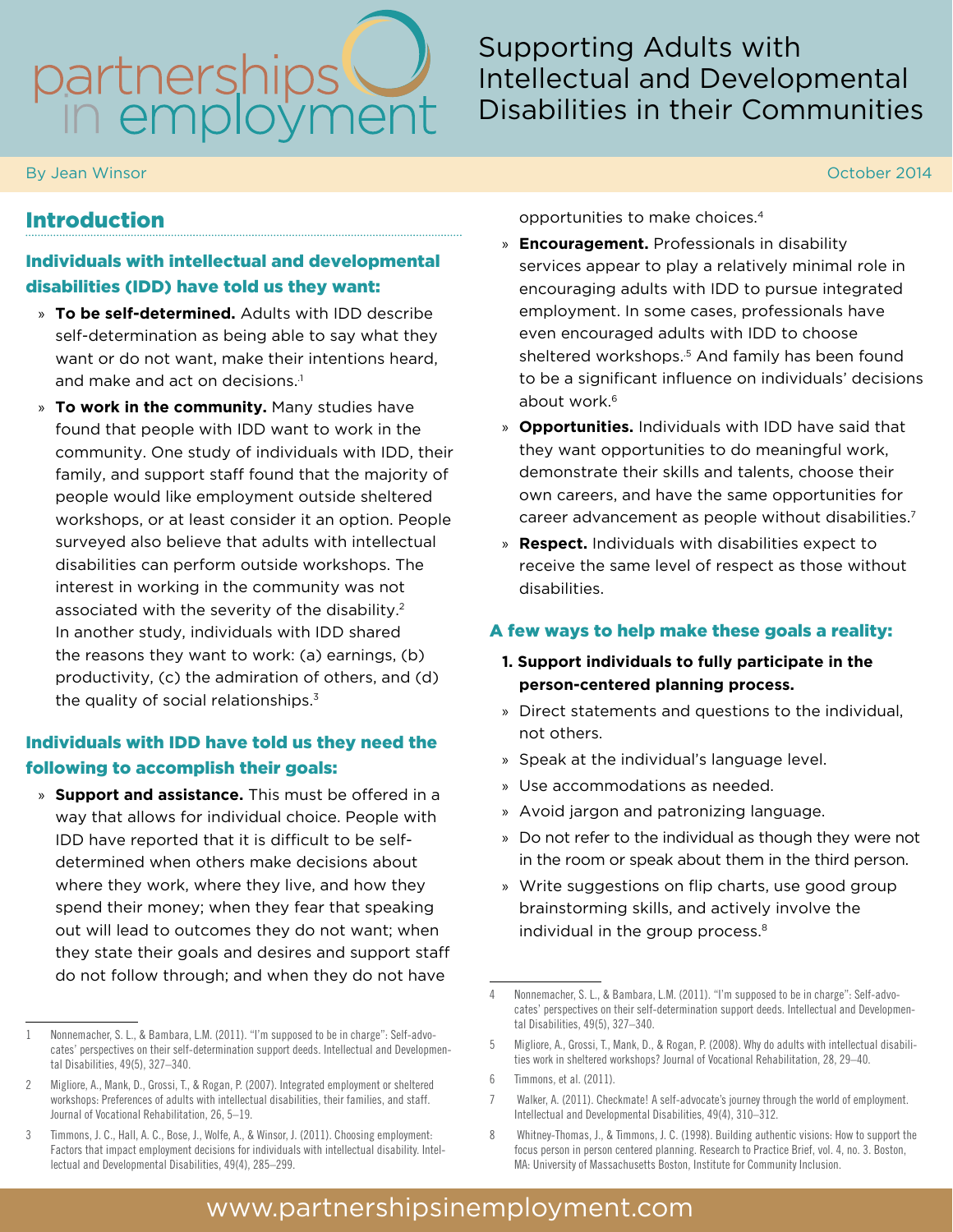- **2. Help each individual develop a life vision and long-term goals.** This includes allowing the individual to try out the range of options and experiences to encourage choice.<sup>9</sup>
- **3. Consider how you can change your behavior** to be approachable and accessible, listen without judgment, and support the individual to follow through with their goals.10
- **4. Help each individual identify the supports they need to live the life they want.** Search out supports that you don't know about yet.These supports should help the individual reach their goals. They should *not* be chosen because they make life easier for the support team.
- **5. Reframe your thinking about pre-vocational services.** Effective pre-vocational services are time-limited, are provided in community settings (not a segregated facility), have a connection to competitive employment, and are *not* necessary for every individual. Pre-vocational services, are delivered to further habilitation goals such as attendance, task completion, problem solving, interpersonal relations, and safety. They create a path to competitive employment. Individuals are compensated at or above the minimum wage, and do not receive lower wages or fewer benefits than people without disabilities performing similar work.11
- **6. Help individuals and family members face their fears**. When deciding about day services, some adults with IDD and their families have concerns about safety, transportation, long-term placement, work hours, disability benefits, social environment, and work skills issues.<sup>12</sup> These are important concerns, but should not block people from real life in the community.

# Day and Employment Services

There are four primary types of day and employment services for individuals served by state IDD agencies:

integrated employment services, community-based non-work services, facility-based work services, and facility-based nonwork services.

Service choices affect individual opportunities and outcomes, and one service type is not a prerequisite for another.



| <b>Service</b>                       | <b>General Description</b>                                                                                                                                                                                                                                                                                                                                                                                                                                                                                                                                           |
|--------------------------------------|----------------------------------------------------------------------------------------------------------------------------------------------------------------------------------------------------------------------------------------------------------------------------------------------------------------------------------------------------------------------------------------------------------------------------------------------------------------------------------------------------------------------------------------------------------------------|
| <b>Integrated</b><br>employment      | Integrated employment services are provided in a community setting<br>and involve paid employment of the participant. Includes competitive<br>employment, individual supported employment, group supported<br>employment, and self-employment supports.                                                                                                                                                                                                                                                                                                              |
| Community-<br>based non-work         | Community-based non-work services support people with disabilities<br>to access community activities. These services occur in settings<br>where most people do not have disabilities, and do not involve paid<br>employment of the participant. Activities include general community<br>participation, volunteer experiences, or using community recreation<br>and leisure resources. The majority of an individual's time is spent<br>in the community. This service category is often referred to as<br>community integration or community participation services. |
| <b>Facility-based</b><br><b>work</b> | Facility-based work includes all employment services that occur in a<br>setting where the majority of employees have a disability. Continuous<br>job-related supports and supervision are provided to all workers. This<br>service category is typically referred to as a sheltered workshop, work<br>activity center, or extended employment program.                                                                                                                                                                                                               |
| <b>Facility-based</b><br>non-work    | Facility-based non-work includes all services in a setting where<br>the majority of participants have a disability. These services do not<br>involve paid employment. Individuals may participate in community<br>activities, but the majority of an individual's time is spent in the<br>program setting. Continuous supports and supervision are provided to<br>all participants. This service category is also referred to as day activity,<br>day habilitation, and medical day care programs.                                                                   |

Nonnemacher & Bambara. (2011).

Nonnemacher & Bambara. (2011).

<sup>11</sup> Centers for Medicare and Medicaid, CMCS Informational Bulletin, September 16, 2011 Migliore et al. (2008).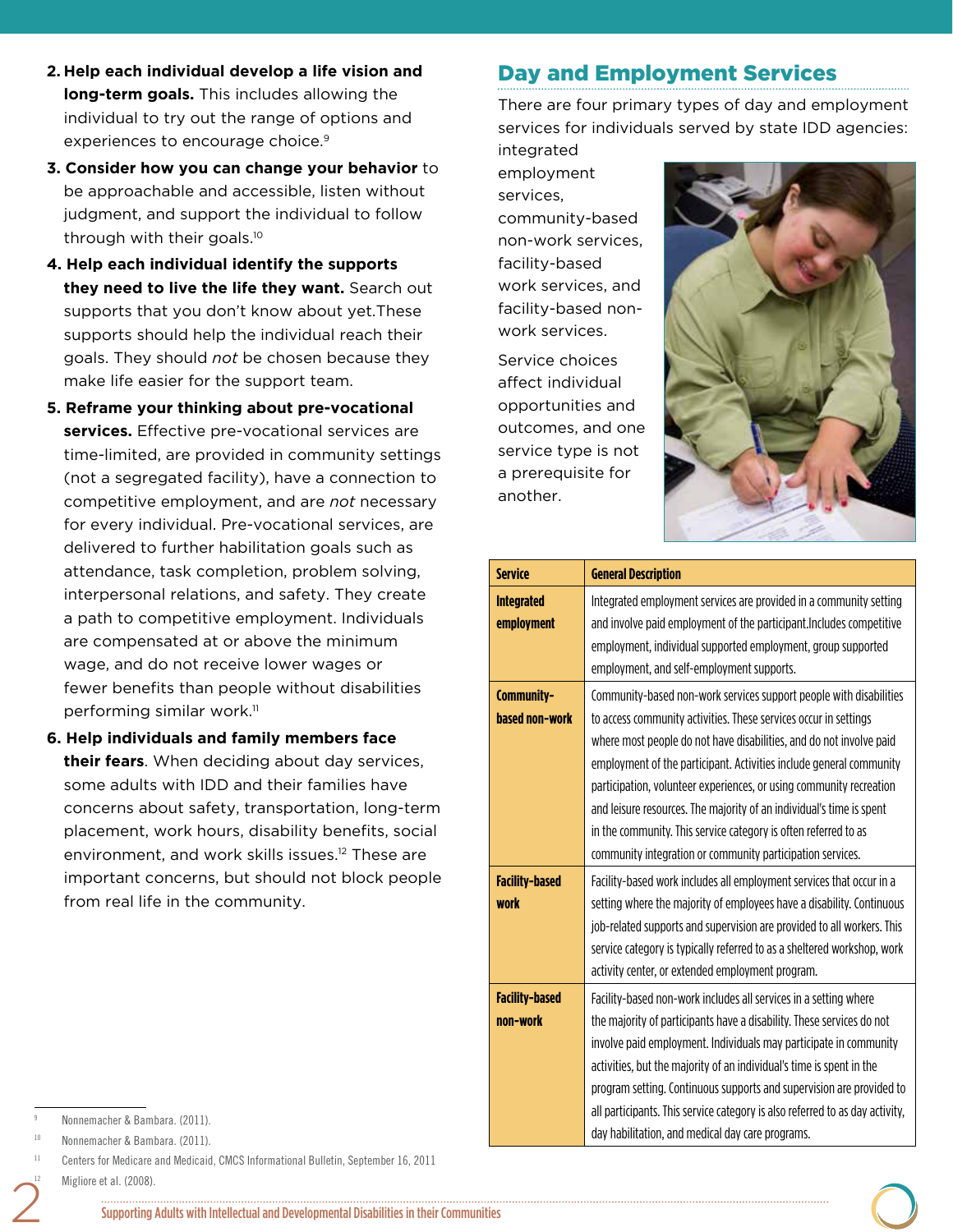# Integrated Employment

Integrated employment services are provided in a community setting. These services help people with disabilities to obtain and maintain competitive employment, build a career, and become a valued member of the workforce.

Ongoing supports may be included as an integrated employment service if they are needed for the individual to maintain their job. The individual's preferences, interests, and capacities drive the choice of the job and career.

#### Main categories of integrated employment services

- » **Competitive, individual supported employment:**  Working in an individual job, typically as an employee of a community business, where the majority of co-workers do not have disabilities. Wages are the same as those of non-disabled workers performing similar job tasks. Individual supported employment involves ongoing paid support of the employee with a disability, while competitive employment is a time-limited service that provides supports only during the job search and early stages of the job.
- » **Group supported employment:** Groups of individuals working in integrated job settings, typically as part of an enclave or work crew. In general, group supported employment applies only for group sizes of eight or fewer. These employees may or may not be paid the minimum wage. Compared to employees without disabilities, individuals engaged in this type of employment usually earn lower wages. They are also less likely to receive benefits.
- » **Self-employment:** Control or ownership of a small business by an individual with a disability. This does not include a business that is owned by an organization or provider.

#### Common integrated employment services

- » Market-based job-related assessment (work experiences, situational assessments, internships, and job shadowing)
- » Discovery, a comprehensive process used to explore the individual's life to gain an understanding of the person's perspectives, interests and experiences
- » Employer outreach and negotiation
- » Career development
- » Job development
- » Job analysis
- » Job matching (the interests and abilities of the job seeker match those of the employer)
- » Job carving: Developing a new job description based on tasks derived from a single traditional job. The carved job description contains one or more, but not all, of the tasks from the original job description.
- » Job creation: Developing a new job description for a new position within the business, fully capitalizing on the skills and strengths of the employee.
- » Training and systematic instruction (purposeful and step-by-step instruction)
- » On-the-job and off-the-job coaching and support, including support through coworkers and supervisors
- » Referral to benefits training and analysis
- » Developing strategies to fade supports
- » Transportation planning
- » Coordination with residential providers
- » Supporting self-employment
- » Referral to assistive technology assessments and other job accommodation tactics

## Quality indicators for integrated employment services in your state

- » The hours worked are sufficient to meet the individual's wants and needs.
- » Wages are equal to those of employees without disabilities.
- » There are opportunities to earn paid time off, purchase health insurance, and participate in retirement plans.
- » There are opportunities for career advancement.
- » The individual participated in choosing their service provider and had adequate information to inform their choice.
- » The individual was given the choice to accept or decline the job. After spending time on the job, they can choose to resign or to continue employment.
- » The individual's work schedule corresponds to the employer's requirements and the individual's needs, rather than to service providers' schedules.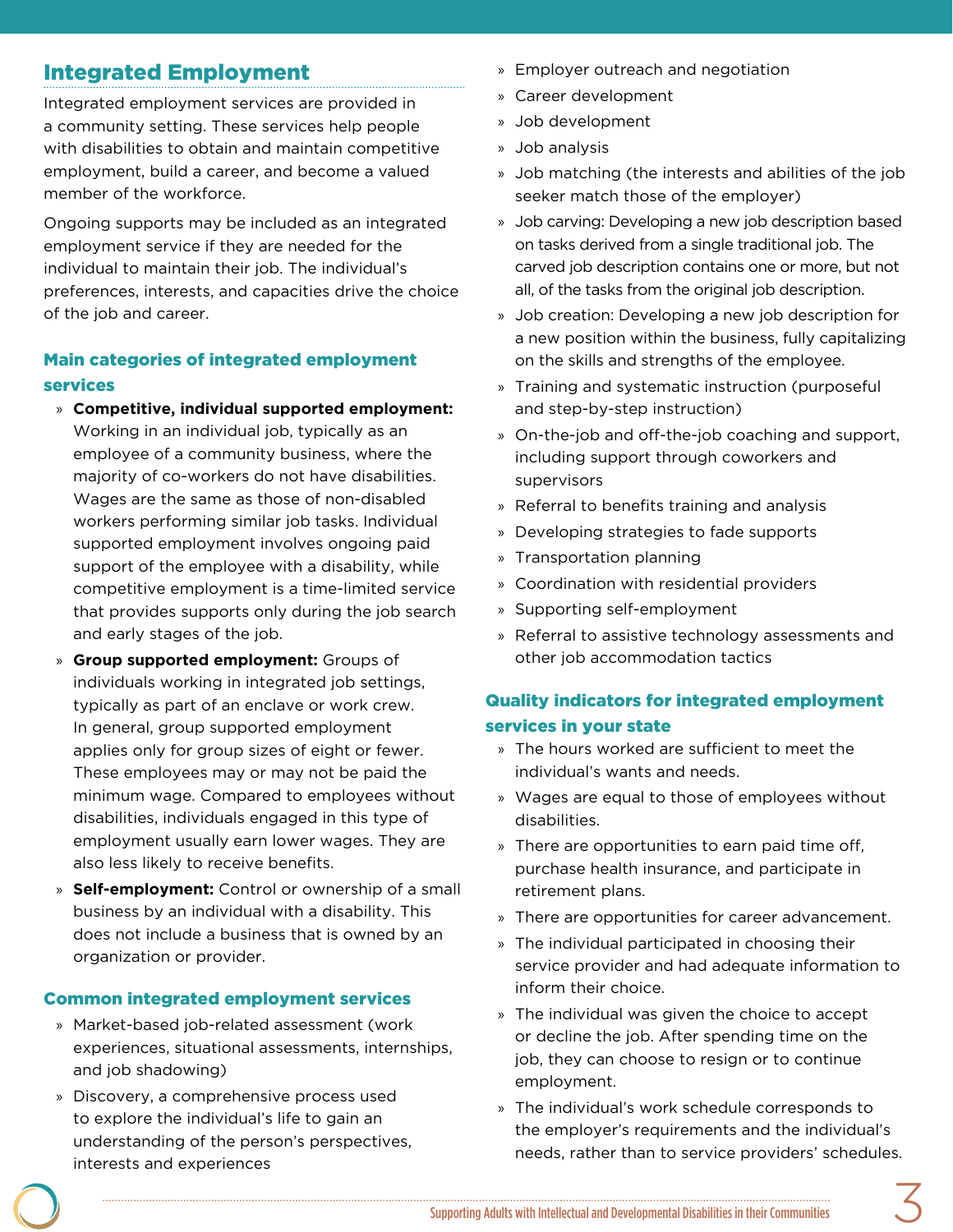## Pre-Vocational Services

#### Reframing pre-vocational services

Historically and erroneously, pre-vocational services have been cast as a step in the integrated employment process, have occurred in sheltered workshops, and have paid less than minimum wage. Today, employment professionals recognize that pre-vocational services are *not* a prerequisite to employment and are optional, but when they are offered, they should be provided in the community.

Longitudinal data suggest that individuals do not typically move from sheltered work services to integrated employment. The National Disability Rights Network13 has advocated against use of sheltered workshops and payment of sub-minimum wage to people with disabilities.

At the federal level, both the Rehabilitation Services Administration (RSA) and the Centers for Medicare & Medicaid Services (CMS) have refocused the intent of employment services towards integrated employment. In 2001, the RSA formally eliminated sheltered employment as a successful outcome for clients of state vocational rehabilitation agencies.

In 2011, the CMS<sup>14</sup> issued an informational bulletin to clarify the use of pre-vocational services that can be funded using Medicaid dollars. The bulletin stated that:

- » The optimal outcome for pre-vocational services is competitive, integrated employment in the community.
- » The individual is compensated at or above the minimum wage, but not less than the customary wage and level of benefits paid by the employer for the same or similar work performed by individuals without disabilities.
- » Services are expected to occur over a defined period of time, i.e., are not intended to be a longterm support.
- » Individuals receiving pre-vocational services must have employment goals in their person-centered services and supports plan.



» Participation in pre-vocational services is not a pre-requisite for supported employment services funded under the waiver.

Several states are moving away from using prevocational services to support work and work preparation in a facility-based setting. Instead, they are using these services to support community-based training and work experience.

Examples of state efforts include:

- » Eliminating pre-vocational services for those entering the service system
- » Developing plans to transition those who have been in long-term pre-vocational services to integrated employment services
- » Improving the quality and outcomes of prevocational services. This includes revising service definitions and billable activities so that this service type is a defined, time-limited service, with the specific objective of supporting an integrated employment outcome.

Pre-vocational services can have merit if professionals creatively use the options available in their communities to inform individuals about the world of work. Examples include:

- » Volunteering at non-profit organizations
- » Career exploration
	- Touring businesses
	- Job shadowing
	- Informational interviews
- » Health and fitness
	- Participating in opportunities available in the broader community

<sup>13</sup> National Disability Rights Network. (2012). Beyond segregated and exploited: Update on the employment of people with disabilities. Washington, DC: Author.

Centers for Medicare and Medicaid Services. Informational bulletin: Updates to the §1915(c) Waiver Instructions and Technical Guide regarding employment and employment related services: http://downloads.cms.gov/cmsgov/archived-downloads/CMCSBulletins/ downloads/CIB-9-16-11.pdf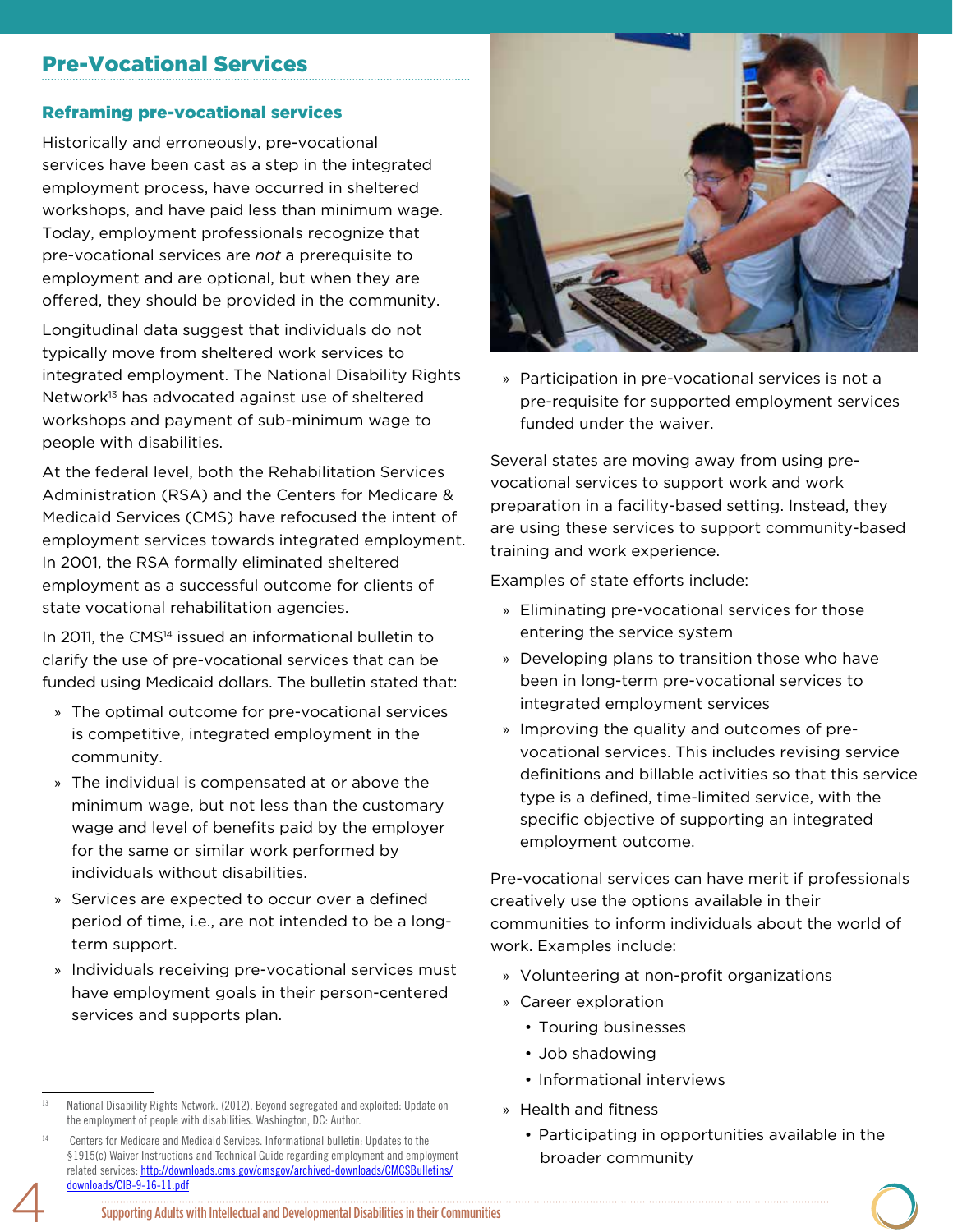- » Job-seeking skills and strategies
	- Using local job centers, libraries
	- Engaging employers and their human resources staff to practice interviewing, writing job applications, and preparing a resume
- » Technical and community college courses
- » Financial management
	- Learning money skills by shopping in the community, opening a bank account, and developing a budget
- » Clubs, associations, leagues, and other community groups
	- These offer the chance to develop and pursue interests, to meet like-minded people, and to participate in activities in fully integrated community settings.

## Quality indicators for pre-vocational services in your state

Ask these questions to assess the likelihood that your state's pre-vocational services will lead to integrated employment:

- » Are individuals able to receive supported employment services even if they have not already received pre-vocational services?
- » Are pre-vocational services provided in community-based settings that allow job exploration and natural opportunities for skill development?
- » Do the services allow individuals to develop general, non-job-task-specific strengths and skills?
- » Are the majority of individuals in pre-vocational services transitioning to integrated employment?
- » Do the services support the individual to obtain a job in the community that matches their interests, strengths, priorities, and capabilities, while following federal wage guidelines?
- » Do the services develop and teach general skills, such as communicating effectively with supervisors, co-workers, and customers; dressing and conducting oneself appropriately in the workplace; following directions; attending to tasks; solving problems; and general workplace safety and mobility training?

# Community-Based Non-Work

Community-based non-work (CBNW) services support people with disabilities to access community activities in settings where most people do not have disabilities. These services do not involve paid employment.

Activities include general community participation, volunteer experiences, or using community recreation and leisure resources. The majority of an individual's time is spent in the community engaging in activities of their choice. This service category is often referred to as community integration or community participation services.

As the service system continues to advance the goal of full inclusion for adults with disabilities, and to focus on employment in the community, the system must also help adults to access community integrated activities and resources when individuals are not at work.

- » CBNW has been a part of states' developmental disabilities services since the mid-1990s. Since that time, the number of individuals participating in this service and the dollars allocated to this service have grown significantly.
- » Community participation allows people to learn about themselves and what they like to do. These experiences not only contribute to a wellrounded life, but also to career development.
- » CBNW supports can facilitate inclusion and career development in many ways:
	- Assisting the person to engage in community activities, such as turning an interest into a hobby (model railroading, knitting)
	- Participating in religious and charitable organizations and events (a walk to support breast cancer research, volunteering at a food pantry)
	- Building relationships outside work (going to a movie or sporting event)
	- Learning something new (going to an exercise class at the YMCA, taking a class at a craft store)

CBNW services can facilitate a society in which all people are viewed in terms of their abilities, are welcomed into the mainstream of community life, and have relationships with a range of people.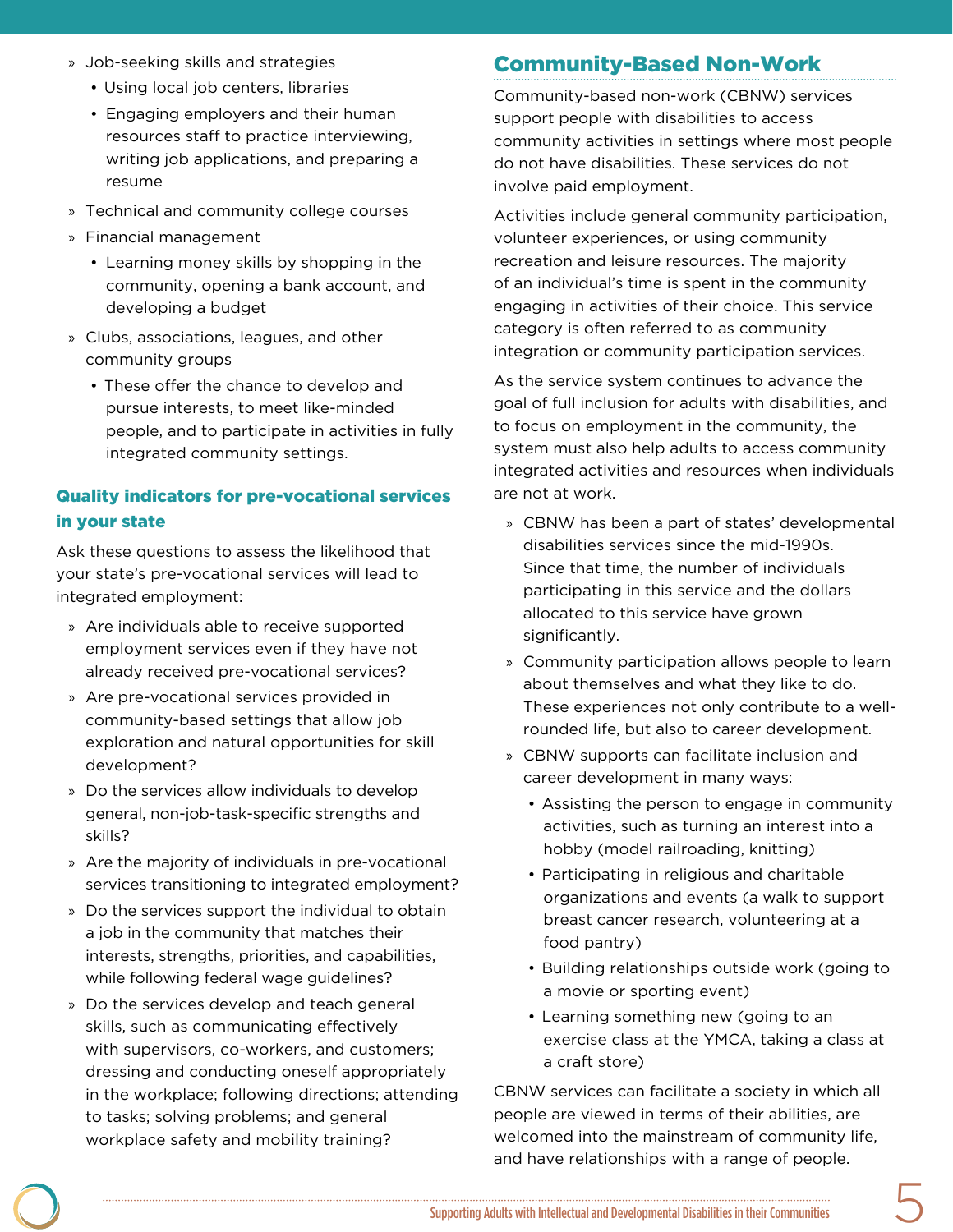Community-based non-work services should be developed and implemented using an array of practices. The most important of these are:

- » The supports are individualized and connected to the individual's support plan. This includes supporting the individual to develop and explore employment interests, and also supporting them outside of their work hours. This requires an intensive person-centered planning process.
- » The service system is designed so that service providers are able to be community connectors. Just as integrated employment providers need opportunities to develop community employment networks, service providers need opportunities to identify community resources and develop individualized supports for participation in community life.
- » Individualized schedules are developed that allow for consistent participation in each activity. The schedules are matched to the individual's interests and support needs, not to a provider's schedule. Structure and repetition are needed if people are to gain skills, confidence, and independence.
- » Services are provided to one person at a time, or to a very small group. The ratio of supervision should be between 1:1 and 1:3, with the most personalized ratio of support possible provided.
- » The service provider must organize their business model to support flexible individual services. The business model and organizational structure will need to individual schedules for each person, assign staff to support each individual, coordinate transportation, and communicate the schedules to individuals, their families/guardians, or residential providers. Implementing a routine yet flexible schedule will help the individual to build comfort and develop relationships with other community members.

#### Here is a simple example of how an individual can receive a mix of personalized activities:

- » On Monday morning, John, who has intellectual disabilities, visits the library with Mary and Su Lin and receives support from Tony, his Community Connector. In the afternoon John works at his job and receives support from a job coach, Andy.
- » On Tuesday, John volunteers at the food bank for three hours, and is supported by other volunteers. In the afternoon, John works at his job and receives natural supports from a coworker.
- » On Wednesday afternoon, John works at his job and receives natural supports from a coworker. Later in the afternoon, John goes to the gym and participates in a yoga class. He is supported by Tony, who also supports two other individuals who are taking a swimming class at the same time.
- » On Thursday, John goes to the movies and out to lunch with a friend. In the afternoon he goes to the gym on his own. Tony helps him to plan his transportation to the theater and the gym.
- » On Friday morning John is at his apartment and checks in with his job coach, Andy, over Skype. In the afternoon, he works at his job and receives natural supports from a coworker. After work, he goes out for appetizers with a few co-workers. After he gets home, he checks in with his sister over the phone and makes plans with her for the weekend.
- » On Saturday morning, John receives support from his independent living coach with weekly housekeeping activities. On Saturday afternoon, he finishes up housekeeping and relaxes.
- » On Sunday, John meets his sister and her family for brunch. In the afternoon, he does some preparation for his weekly meals and talks with friends over the Internet.

## Quality indicators for community-based nonwork services in your state

» Expectations for individualized CBNW are clearly stated in state policy and provider practices and procedures. These expectations include: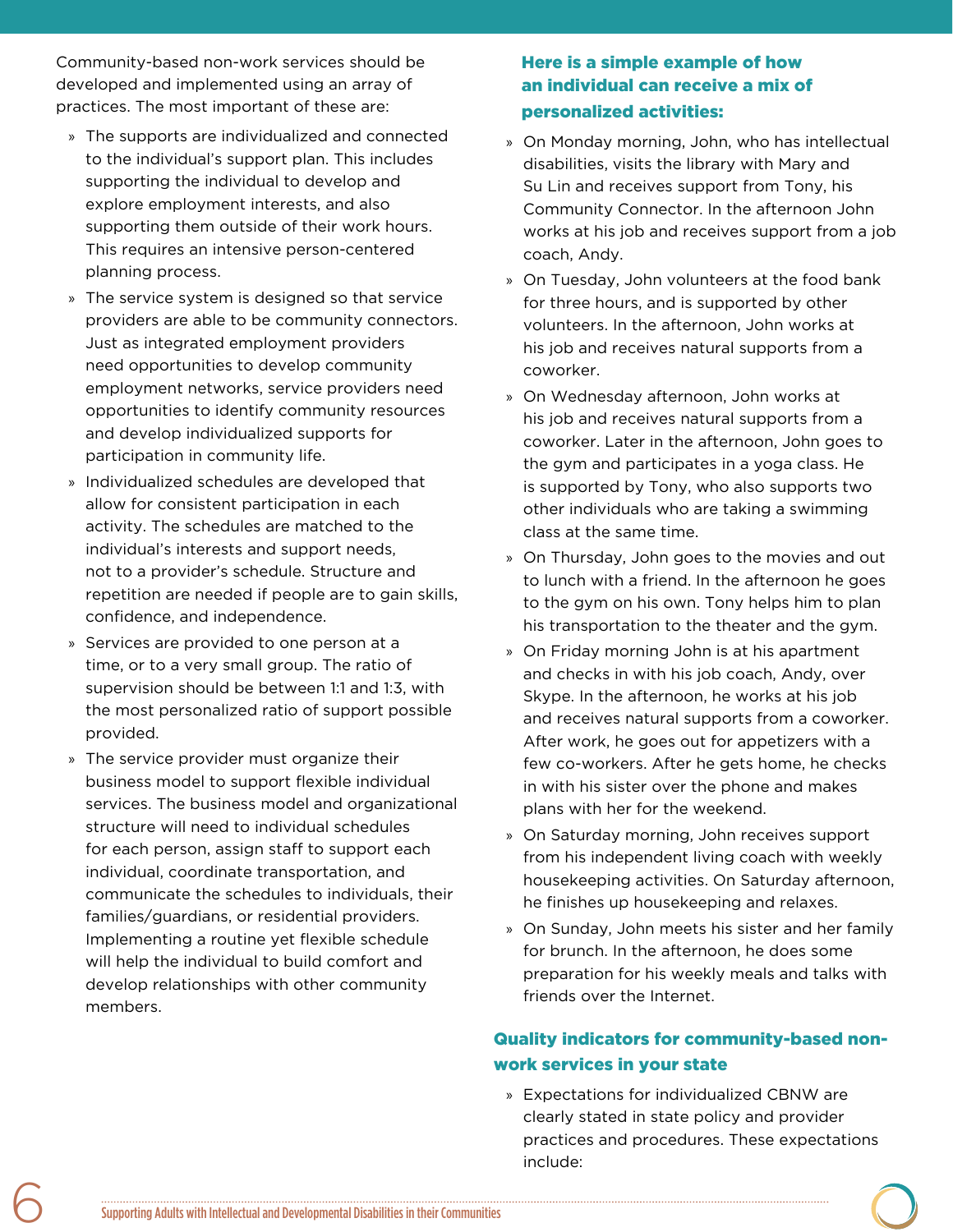- Encouraging presence and participation in the community
- Developing social capital, friendships, and networks
- Supporting participation in community leadership roles
- » For working-age adults, CBNW is used to build a fully inclusive life. This includes helping individuals develop skills and interests, and supporting them when they are not working.
- » The individual receives services personalized to their interests and needs, decides how they will spend their time, and is provided with the level of support they require.
- » The personalization of services should yield ratios of 1:1 support per individual and no more than 1:3. The person's need for paid support should also be re-evaluated as they gain skills and competencies with each community-based activity.
- » The decision about whether to spend time with other people with developmental disabilities is based on the preferences of the individual—not of a provider or family member.
- » Case management services focus on an intensive person-centered process that begins with the individual's goals and desires, not with the available services. Case management staff supports the team to identify paid supports (e.g., service providers) and natural supports (e.g., family, friends, religious community, co-workers).
- » Transportation is arranged on a personal basis to accommodate the individual's choices throughout their day, and supports a realistic mix of employment, leisure, and overall life activities.



## Resources

#### Federal

- Centers for Medicare and Medicaid Services. Informational bulletin: *Updates to the §1915(c) Waiver Instructions and Technical Guide regarding employment and employment related services.*  http://downloads.cms.gov/cmsgov/archiveddownloads/CMCSBulletins/downloads/CIB-9-16-11. pdf
- Department of Health and Human Services. Fact sheets: Home and community based services. http://www.cms.gov/Newsroom/ MediaReleaseDatabase/Fact-sheets/2014-Factsheets-items/2014-01-10-2.html
- U.S. Department of Justice. Statement of the Department of Justice on Enforcement of the Integration Mandate of Title II of the Americans with Disabilities Act and *Olmstead v. L.C*. http://www. ada.gov/olmstead/q&a\_olmstead.htm
- U.S. Department of Justice. Olmstead enforcement: http://www.ada.gov/olmstead/olmstead\_ enforcement.htm
- Rehabilitation Services Administration. Definition of integrated setting: http://www2.ed.gov/policy/ speced/guid/rsa/tac-06-01.pdf

#### Advocacy

APSE. Map with links to state specific resources: http://www.apse.org/employmentfirst/

The ARC: http://www.thearc.org/page.aspx?pid=2369

National Council of Self-Advocates of the ARC: www.thearc.org/page.aspx?pid=2660

National Youth Leadership Network: www.nyln.org/

Self-advocacy online: http://selfadvocacyonline.org/stories/

continued...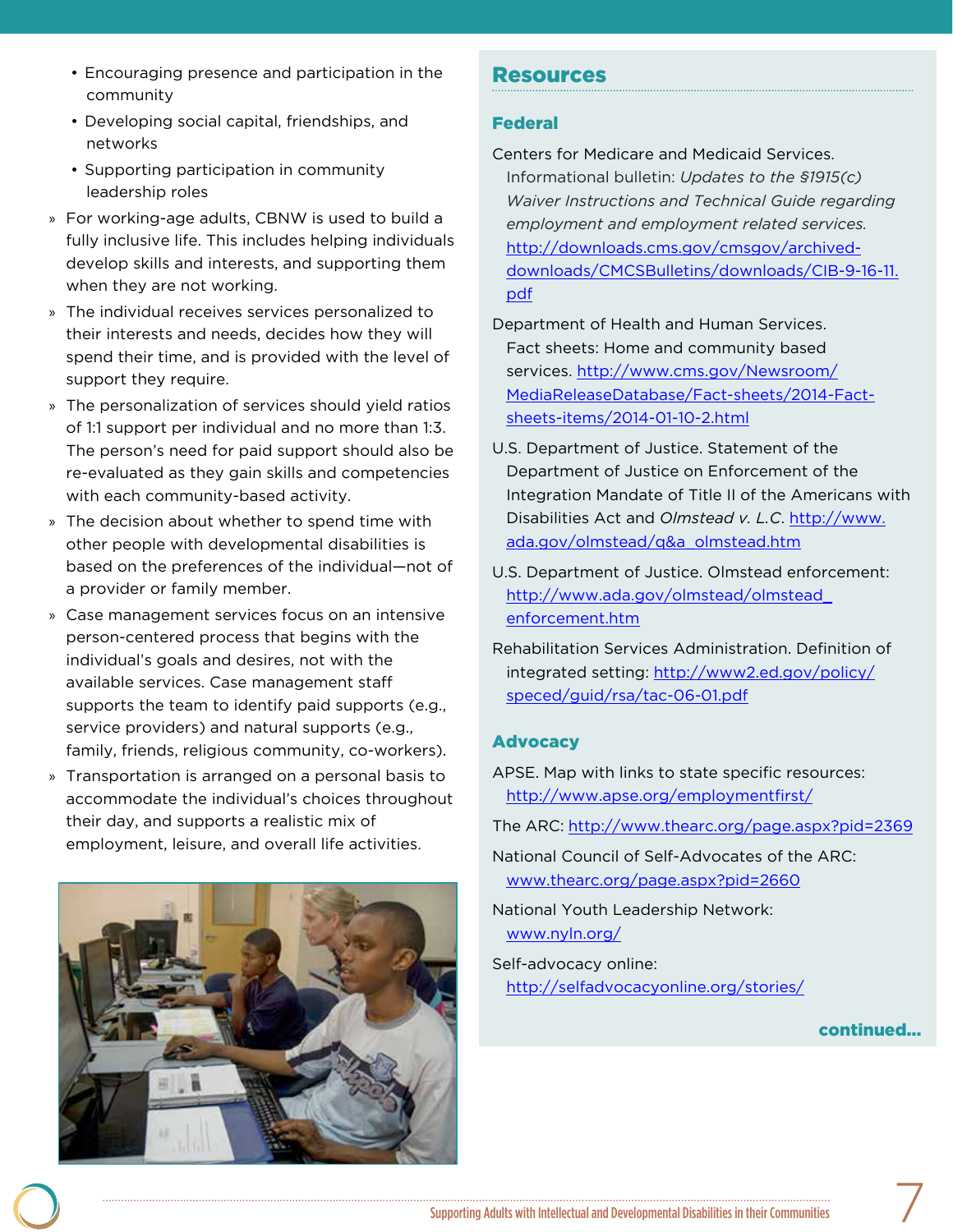Research

- Brake, L. R., Schleien, S. J., Miller, K. D., & Walton, G. (2012). Photovoice: A tour through the camera lens of self-advocates. *Social Advocacy and Systems Change Journal, 3*(1), 44–53.
- Butterworth, J., Hall, A., Smith, F., Migliore, A. Winsor, J., Domin, D., and Sulewski, J. (2013). *StateData: The national report on employment services and outcomes.* Boston, MA: University of Massachusetts Boston, Institute for Community Inclusion.
- Hoff, D. (2013). *Employment First Resource List.* State Employment Leadership Network. Boston, MA: University of Massachusetts Boston, Institute for Community Inclusion.

www.apse.org/employment-first/map/

- Metzel, D. S., Boeltzig, H., Sulewski, J. S., Butterworth, J., & Gilmore, D. S. (2007). Achieving community membership through community rehabilitation providers services: Are we there yet? *Intellectual and Developmental Disabilities 45(3)*, 149–160.
- Migliore, A., Grossi, T., Mank, D., & Rogan, P. (2008). Why do adults with intellectual disabilities work in sheltered workshops? *Journal of Vocational Rehabilitation, 28*, 29–40.
- Migliore, A, Mank, D., Grossi, T., & Rogan, P. (2007). Integrated employment or sheltered workshops: Preferences of adults with intellectual disabilities, their families, and staff. *Journal of Vocational Rehabilitation, 26*, 5–19.
- Moseley, C. (2009). *Workers first*. National Association of State Directors of Developmental Disabilities Services. Retrieved from:

http://www.nasddds.org/uploads/documents/ WorkersFirst%28Moseley%29.pdf

- Nonnemacher, S. L., & Bambara, L.M. (2011). ''I'm supposed to be in charge'': Self-advocates' perspectives on their self-determination support needs. *Intellectual and Developmental Disabilities, 49(5)*, 327–340.
- Sulewski, J. S. (2011). In search of meaningful daytimes: Case studies of community-based non-work supports. *Research and Practice for Persons with Severe Disabilities, 35*(1–2), 39–54.
- Sulewski, J. S., Butterworth, J., & Gilmore, D. S. (2008). Community-based non-work supports: Findings from the National Survey of Day and Employment Programs for People with Developmental Disabilities. *Intellectual and Developmental Disabilities, 46*(6), 456–467.
- Timmons, J. C., Hall, A. C., Bose, J., Wolfe, A., & Winsor, J. (2011). Choosing employment: Factors that impact employment decisions for individuals with intellectual disability. *Intellectual and Developmental Disabilities, 49(4*), 285–299.
- Timmons, J., & Wolfe, A. (2011). *The influential role of the job developer: Increasing self-determination and family involvement during the job search.* Research to Practice Brief, Issue No. 49. Boston, MA: University of Massachusetts Boston, Institute for Community Inclusion.
- Walsh, F. (2011). *Normal family process: Growing diversity and complexity*. New York, NY: Guilford Press.
- Walker, A. (2011). Checkmate! A self-advocate's journey through the world of employment. *Intellectual and Developmental Disabilities, 49(4),* 310–312.
- Weber, P. M., & Rogan, P. (2007). *Make the day matter: Promoting typical lifestyles for adults with significant disabilities*. Baltimore, MD: Paul H. Brookes Publishing Company.
- Whitney-Thomas, J., & Timmons, J. C. (1998). *Building authentic visions: How to support the focus person in person centered planning.* Research to Practice Brief, Vol. 4, No. 3. Boston, MA: University of Massachusetts Boston, Institute for Community Inclusion.
- Wolfe, A., & Hall, A. C. (2011). *The influence of families on the employment process.* Tools for Inclusion, No. 24. Boston, MA: University of Massachusetts Boston, Institute for Community Inclusion.
- Wolfe, A., Timmons, J., & Winsor, J. (2011). *The power of friendship.* Tools for Inclusion, No. 25. Boston, MA: University of Massachusetts Boston, Institute for Community Inclusion.